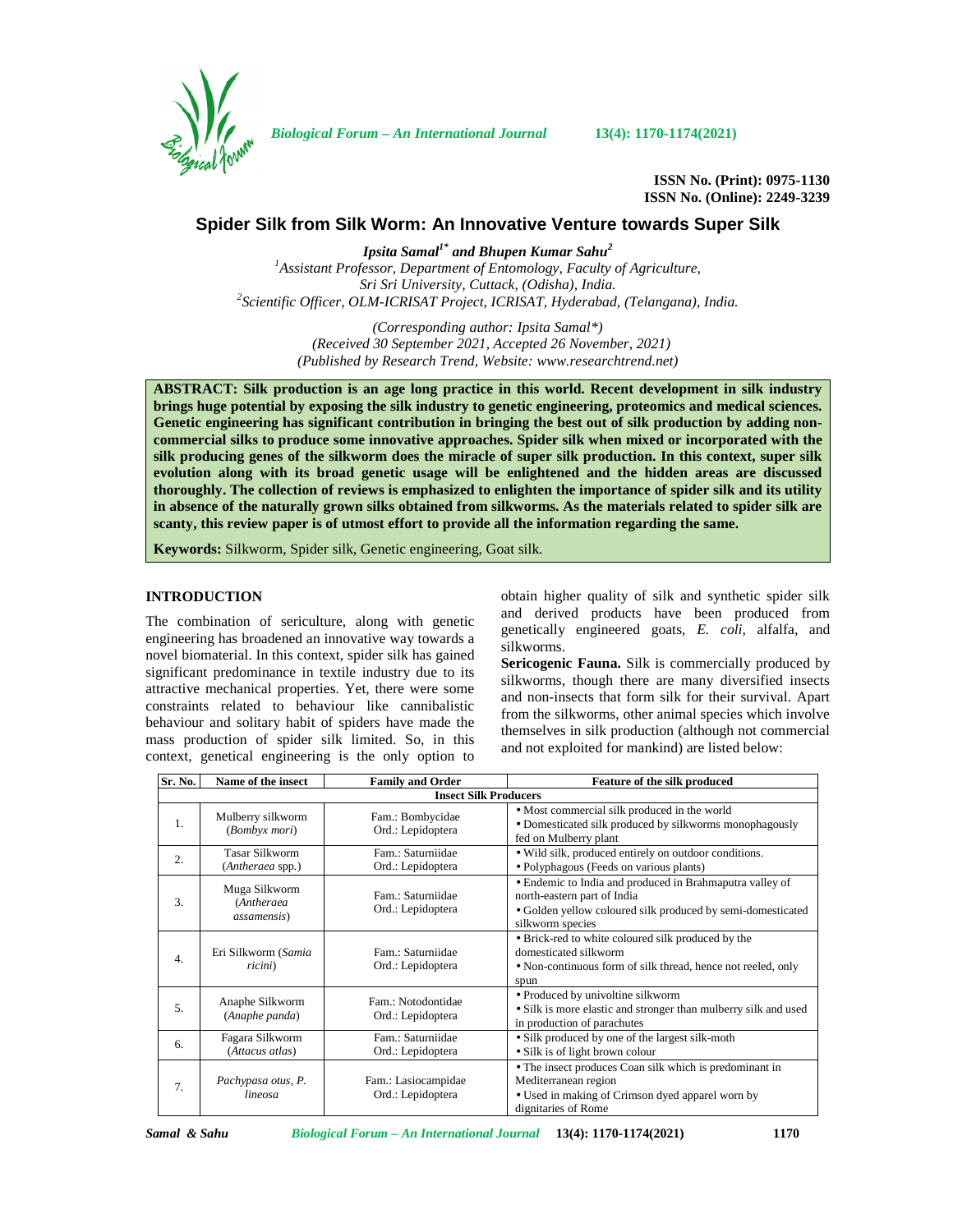| 8.                               | Egger moth<br>(Gonometa spp.)             | Fam.: Lasiocampidae<br>Ord.: Lepidoptera | · Produces Gonometa silk which is widely distributed in wild<br>regions of Africa<br>• Unreelable silk that is spun to form lustrous silk                                           |  |
|----------------------------------|-------------------------------------------|------------------------------------------|-------------------------------------------------------------------------------------------------------------------------------------------------------------------------------------|--|
| 9.                               | Raspy cricket ( <i>Gryllus</i><br>spp.)   | Fam.: Gryllacrididae<br>Ord.: Orthoptera | • Crickets use silk to burrow in sand, earth or wood<br>• This silk has many complementary properties to mulberry<br>silk as these are with extended beta sheet structures          |  |
| 10                               | Hornets (Vespa<br><i>orientalis</i> )     | Fam.: Vespidae<br>Ord.: Hymenoptera      | • Silk made by the hornets is used to make the "Hornet's nest"                                                                                                                      |  |
| 11.                              | Weaver ants<br>(Oecophylla<br>smaragdina) | Fam.: Formicidae<br>Ord.: Hymenoptera    | • Silk is produced by the worker ants' larvae through<br>excretion<br>• Silk used for the purpose of protection of nest                                                             |  |
| 12.                              | Web spinners<br>(Embidina)                | Fam.: Embiidae<br>Ord.: Embioptera       | • Silk galleries has been produced by the glands of fore leg of<br>web spinners<br>• Silk used as the habitat materials                                                             |  |
| <b>Non-insect Silk Producers</b> |                                           |                                          |                                                                                                                                                                                     |  |
| 13.                              | Bivalve (Pinna<br>squamosa)               | Fam.: Pinnidae<br>Ord.: Pteriida         | • Silk produced by Bivalve is called as Mussel silk<br>• Brown filaments called 'Byssus' spun to form a silk filament<br>popularly known as 'Fishwool'                              |  |
| 14.                              | Spider silk (Nephila<br>madagascarensis)  | Fam.: Araneidae<br>Ord.: Araneae         | • Gossamer silk is produced by spiders which are fine thread<br>used for ballooning by them<br>• Silk is resistant to extremely high temperature and used in<br>optical instruments |  |

## **List of some important hosts that can be used for spider silk production**

The production of spider silk is a tedious job as collection of large number of spiders is very cumbersome process. Scientists failed to set up a spider farm due to their cannibalistic (killing each other in the same group) nature.

*Samal & Sahu Biological Forum – An International Journal* **13(4): 1170-1174(2021) 1171** To solve this problem, a professor of molecular biology at the University of Wyoming, Randy Lewis along with other researchers decided to introduce the gene of interest *i.e.,* the spiders' dragline silk gene into any lactating animals like goats in such a way that they would only make the protein in their milk. Only a certain percentage of the goats ended up with the spider gene like any other genetic factor. Out of seven goat kids born in February 2010, merely only three have tested positive for having the spider silk protein gene. Researcher Lewis found out that when these transgenic goats had kids and started lactating, much higher quantities of spider silk could be purified from the milks collected from the lactating goats. The key finding was that, the goats did not seem to have any changes in their health, morphology or behaviour compared to goats without the gene, other than being able to produce the spider silk protein. Spider goats are genetically engineered goats whose milk contains spider-silk protein. Professor Randy Lewis genetically modified a part of the goat DNA by substituting it with a spider gene and created spider-goats that helped to ace the spider silk production. A silk-spinning gene of the spider is added to the DNA of a goat, while the goat is still an egg in its mother's womb. At the initial stage, the nucleus and chromosomes from the original egg are taken out and the chromosomes from the genetically modified cell are put into the egg by the help of genetic engineering. The genes divide and multiply with the gradual growth of developing eggs. Thus, the body of the goat produces spider-silk protein during the course of its growth. This gene is passed on to the next generation when the goat reproduces. The spider-goats have adorable names such as "Pudding," "Sweetie," and "Freckles." at Utah State University. They are reared for their milk which contains spider-silk protein.

The silk is turned into powder, processed and spun into silk fibre, after separating from the milk (Anonymous, 2019).

Scientists plan to incorporate the silk genes into protein rich plants like alfalfa which contains 20-25% of protein, making it a suitable plant for silk protein inoculation. The genetically modified spider-goats look just like any normal goat with the only difference of possessing of spider-silk proteins. Spider silk belongs protein-based materials called "biopolymers" which is of biological origin. The goat milk is separated, and the left-over product is refined, washed, freeze-dried several times before turned into powder. The final processed powder can be spun into a fibre or can be transformed into a coating or adhesive. Although the fibre from spider-goat's milk is only one-half to twothirds as strong as the spider silk, its elasticity remains same as that of original spider silk (Anonymous, 2019). There are three layers present in human skin *viz.,* epidermis, dermis, and hypodermis. Cells from the dermis and epidermis layers were used in order to create bulletproof skin. Then, synthetic spider silk was sandwiched between these 2 human skin layers made of bio-engineered skin cells experimented at Leiden University Medical Center in the Netherlands. Usages of spider-goat silk is manifold in practical, most prevalent being in the creator of bulletproof skin. Utah State University got a \$1 million contract with the US Army to produce this bio-engineered silk in order to use for defence purpose (Anonymous, 2019).

Even though, the synthetic spider silk proteins can be produced from different hosts, these are usually very minute than original spider silk proteins and purification of this silk is a difficult process. Furthermore, the resulting synthetic fibre is having very low mechanical properties which needs to be improved. Unlike the other hosts, eventhough, in a manner similar to spiders, silkworms are capable of generating large quantities of a fibrous product, the light chain (LC) region of the silkworm genome was incorporated with Minor ampullate spider silk (MiSp) genes through CRISPR/Cas9 induced non-homologous end joining, lead to production of super silk. Similarly, transgenic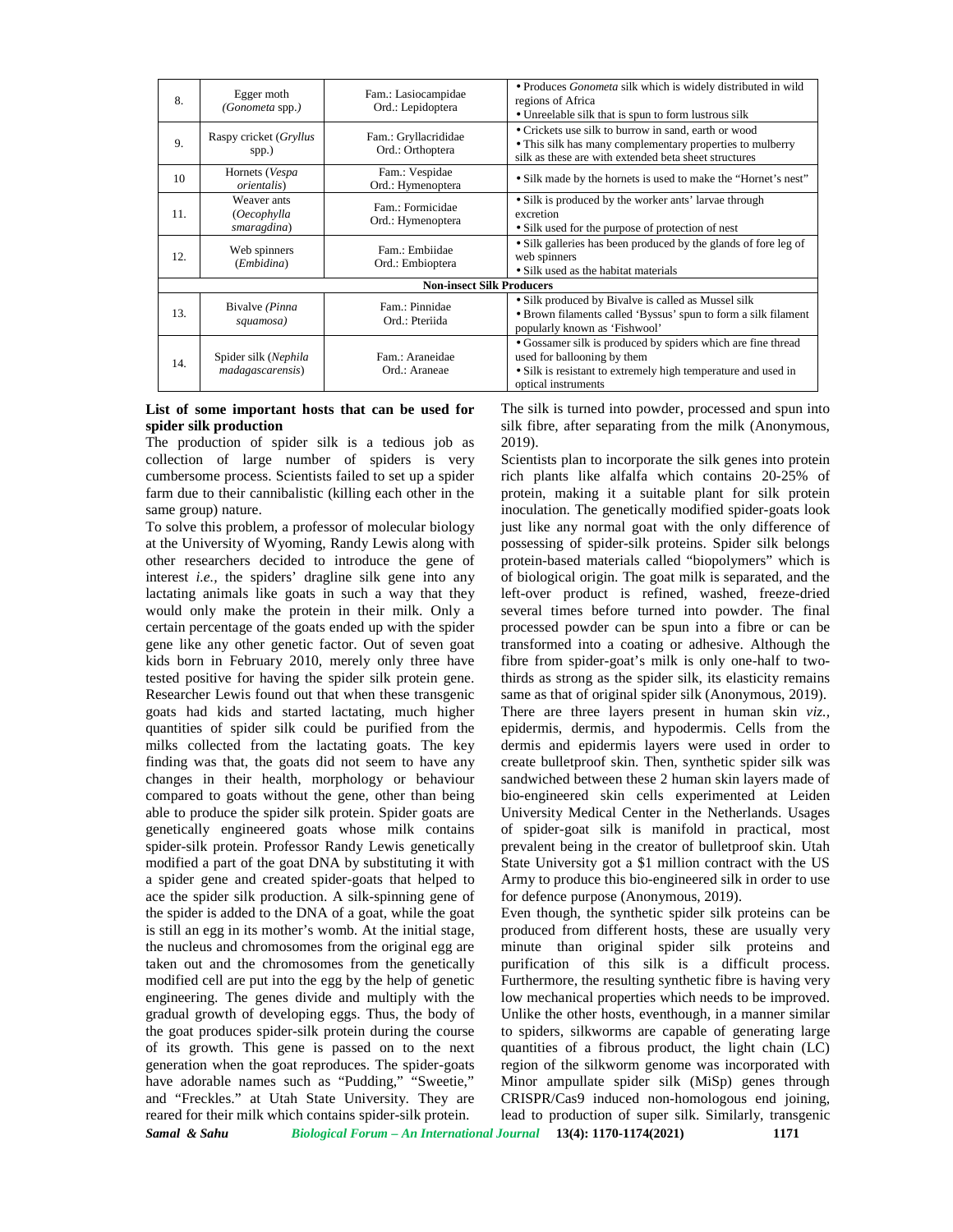silk worm genes also incorporated in the heavy chain (HC) region of the silkworm genome to create hybrid, which further was cross-bred with the LC- genome modified silk worm to produce dual transgenic silkworm.

### **Why spider silk ?**

The transgenic silk also known as super silk was found with increased and advanced mechanical properties compared to original silkworm fibres (Morgan, 2016). But, the transgenic silk gained the strength of the spider silk by retaining the elasticity of the original silkworm silk. Spider silk was used for wound covering, preparation of fishing line and used as crosshairs in optical devices by the ancient Greek people. So, attempts have been made to immobilise the spiders for harvesting the respective silk and also by collecting the webs and spider web-sacs. But in long term, these attempts have failed (Lewis, 1996). Recently, along with a team of 80 people, two artists in Madagascar have been observed to collect spider silk from the spiders of species, *Nephila madagascariensis* over five years. *Nephila* silk is obtained to create luxurious textile materials. The mechanical properties and silk spinning process of spider silk and silk worm-produced silks were similar. There are various silks up to six different types produced by spiders (Rising and Johansson, 2015; Tokareva *et al.*, 2013; Colgin and Lewis, 1998; Lewis, 2006) and each silk filament has a biological role. Despite having origin of different glandular systems, spider silks have common features that they contain high amounts of amino acids like serine, alanine and glycine, thus becoming insoluble fibres. This combination finally turns into secondary and tertiary structures that give spider silk its unprecedented mechanical tensile strength (Colgin and Lewis, 1998; Lewis, 2006).



#### **Fig. 1.** Depiction of the types of spider silk and originating silk glands.

Dragline silk which is known as one of the major ampullate silk (MaSp) is the largest and most accessible of the spider silk glands, is the strongest and toughest biological materials known till today (Xu and Lewis,

*Samal & Sahu Biological Forum – An International Journal* **13(4): 1170-1174(2021) 1172**

1990; Gosline, 1999; Fahnestock and Irwin, 1997). MaSp is used as the skeletal frame of the orb webs and safe guard the spiders during its borderline movements in the webs. Flagelli-form silk is a highly elastic silk and is used as the main component of capture spiral in an orb web (Adrianos *et al.*, 2013). The combination of strength and extensibility allows this fibrous biomaterial to absorb a large amount of energy with a very small amount of material. The flagelli-form silk in the capture spiral of a web will absorb around 65% of the kinetic energy of an insect flying into it (Gosline, 1999). Overall, the aggregate spider silk serves perfect trap for the spider's pray without failing to gain food for the spider. Thus, in spider silk, flagelli-form silk is comprising the important part, while Major ampullate spider silk proteins (MaSp1 and MaSp2) and Minor ampullate silk proteins (MiSps) have highly repetitive regions rich in glycine and alanine (Opell and Hendricks, 2010) however, MiSpare lower in tensile strength due to the lack of -spirals leading to decreased hydrophobic interactions (Hayashi *et al.*, 1999; Tatham and Shewry, 2000; Holland *et al.*, 2008). MiSphas a specific region rich in amino acids like serine and alanine. Though the amorphous regions in the silkworms' silk are comprised of 30 amino acids while, the MiSp spacer is comprising of 137 amino acids (Opell and Hendricks, 2010).

Despite having a large range of mechanical properties, the large abdomens of large orb weaving spiders allow for easier research, but the collection process of spider silk fibers is laborious process (Xu and Lewis, 1990). The cannibalistic, territorial behaviour and forced reeling resulted in uneven silk strands (Breslauer *et al.*, 2009). These obstacles impede the development of innovative spider silk products (Opell and Hendricks, 2010).

Under natural conditions, orb weaver spiders have a tendency to attach the spun silk to the substratum and slowly move away to draw the silk filament out. In this context, forced spinning is a good option to get the spider silk but it significantly impacted the mechanical properties and tensile strength of silk (Koeppel and Holland, 2017; Vollrath *et al.*, 2001). Certain artificial methods of silk spinning, such as wet spinning, the silk fibres were put into the coagulation bath which further treated to increase mechanical properties, but the most of wet-spun fibers were still having lower mechanical properties. Furthermore, *E. coli* has been genetically engineered to produce anoriginal sized (284.9 kDa) spider silk which resulted in silk fibers with high mechanical properties. But, the total quantity of bacterial silk is negligible as compared to the spider silk (Kato *et al*., 2010).

Sericulture, a century long practicesthe farming of silkworms for silk cultivation (Barber, 1991; Murugesh Babu, 2017). Generally, silk worms belong to Bombycidae and Saturniidae grow in climatic favourable regions. The silk fibre is composed of dual fibre and composed of fibroin and sericin, where sericin acts like a glue to hold the 6 fibroin fibers together that provide higher tensile strength. Fibroin is the major silk protein part of silk worm composed of three main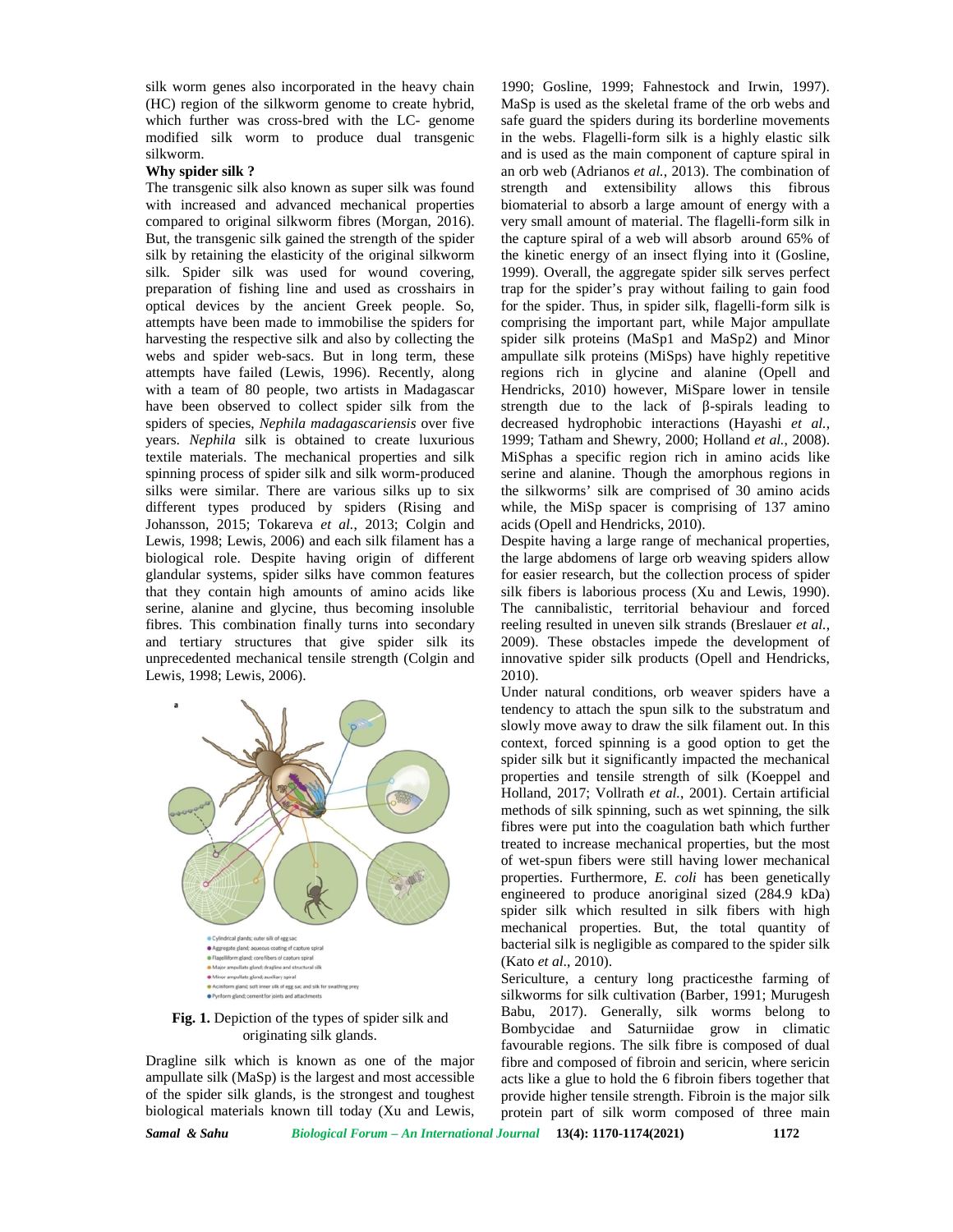components, the light chain (LC), the heavy chain (HC), and a glycoprotein (P25). A disulphide bond connects the large protein part HC (~350 kDa) with the LC (~26 kDa). This disulphide bond provides tensile strength to the silk filament. A fibroin elementary unit is prepared by the P25  $(-30 \text{ kDa})$  which also serves as a stabilizer of the six HC-LC units through non-covalent interactions. Like spider silk, the HC region of fibroin is composed of highly repetitive and hydrophobic regions rich in Glycine, Alanine and Serine which form beta sheet structures which are responsible for the mechanical strength of silk (Sehnal and Žurovec, 2004; Malay *et al.*, 2016; Craig and Riekel, 2002). The LC of

the fibroin silk is giving the silk its elastic properties by its amorphous, with less crystalline regions and no repetitive motifs. Combined with P25, the fibroin unit results in a fiber that is composed of 2/3 crystalline regions and 1/3 amorphous regions (Koh *et al.*, 2015; Zafar *et al.*, 2015). Both the silk worms and spiders use similar silk spinning methods (Anderson *et al.*, 2016; Omenetto and Kaplan, 2010). Silkworm silk glands originate from salivary glands whilethe spider silk glands originate from ectodermal invaginations in their abdomen. However, despite difference in their origins, the morphological and functional properties of the glands are very similar (Omenetto and Kaplan, 2010).



**Fig. 2.** Macroscopic appearance of silkworm silk gland (a) and spider major ampullate gland (b) with pH gradients highlighted in purple for the silkworms silk gland (c) and spider major ampullate gland (d).

The posterior silk gland (PSG) of silkworm helps to produce the silk proteins particularly fibroin. Similarly, spider silk proteins are produced in the tail of the major ampullate gland which is analogous to the PSG (Anderson *et al.* 2013; Asakura *et al.,* 2007). Silkworm silk proteins travel through the silkworm middle silk gland (MSG), funnel, and finally are transformed into a silk fiber in the anterior silk gland (ASG) before being spun through a specialized spinneret at the bottom of their mouth (Asakura *et al.*, 2007). Spider silk proteins travel from the tail through the sac, funnel, and duct, and the fiber is spun through pores called anal spinnerets at the end of the spider's abdomen (Anderson *et al.*, 2013). Both glands contain a pH gradient where the environment becomes more acidic as fiber formation begins and the silk duct proceeds (Askarieh *et al.*, 2010; Domigan *et al.*, 2015). The ASG and the duct have a constant decrease in diameter as the fiber is formed, to 50  $\mu$ m and <10  $\mu$ m respectively. The decreasing diameter as the silk passes through the tail of the glands induces shear force on the proteins which<br>results in the proteins self-assembling and forming a Anonymous results in the proteins self-assembling and forming a fiber (Anderson *et al.*, 2013; Asakura *et al.,* 2007).

### **CONCLUSION**

Silk culture is a year long practice that has gone through many ups and downs. Conventional way of silk production is achieved with the help of the silkworms. In this modern era, genetic engineering is ushering science and technology to a great level. In this contract, silk and fibre technology is not lagging behind. Genetic engineering in spider silk is becoming popular due to its durable and ever lasting properties. It is used for the higher and diversified usage of silk, but focus should be given for its optimum beneficial utilization to the mankind with sustainability on a long run. Silk in textile industry is making magic in the financial stability of a country by earning a higher foreign return but it should be sustainably exploited to expose the hidden qualities in proteomics and medical science.

## **REFERENCES**

- Adrianos, S. L., Teulé, F., Hinman, M. B., Jones, J. A., Weber, W. S., Yarger, J. L. and Lewis, R. V. (2013). Nephila *Clavipes Flagelliform* Silk-Like GGX Motifs Contribute to Extensibility and Spacer Motifs Contribute to Strength in Synthetic Spider Silk Fibers. *Biomacromolecules*, *14*(6): 1751–1760.
- Andersson, M., Holm, L., Ridderstråle, Y., Johansson, J. and Rising, A. (2013). Morphology and Composition of the Spider Major Ampullate Gland and Dragline Silk. *Biomacromolecules*, *14*(8): 2945–2952.
- Andersson, M., Johansson, J. and Rising, A. (2016). Silk Spinning in Silkworms and Spiders. *International Journal of Molecular Sciences, 17*(8): 1290.
- (2019). https://unbelievablefacts.com/2019/08/spider-goat.html
- Asakura, T., Umemura, K., Nakazawa, Y., Hirose, H., Higham, J. and Knight, D. (2007). Some Observations on the Structure and Function of the Spinning Apparatus in the Silkworm. *Bombyx mori*. *Biomacromolecules*, *8*(1): 175–181.
- Askarieh, G., Hedhammar, M., Nordling, K., Saenz, A., Casals, C., Rising, A., Johansson, J. and Knight, S. D. (2010). Self-Assembly of Spider Silk Proteins Is Controlled by a PH-Sensitive Relay. *Nature*, *465*(7295): 236–238.
- Barber, E. J. W. (1991). Prehistoric Textiles: The Development of Cloth in the Neolithic and Bronze